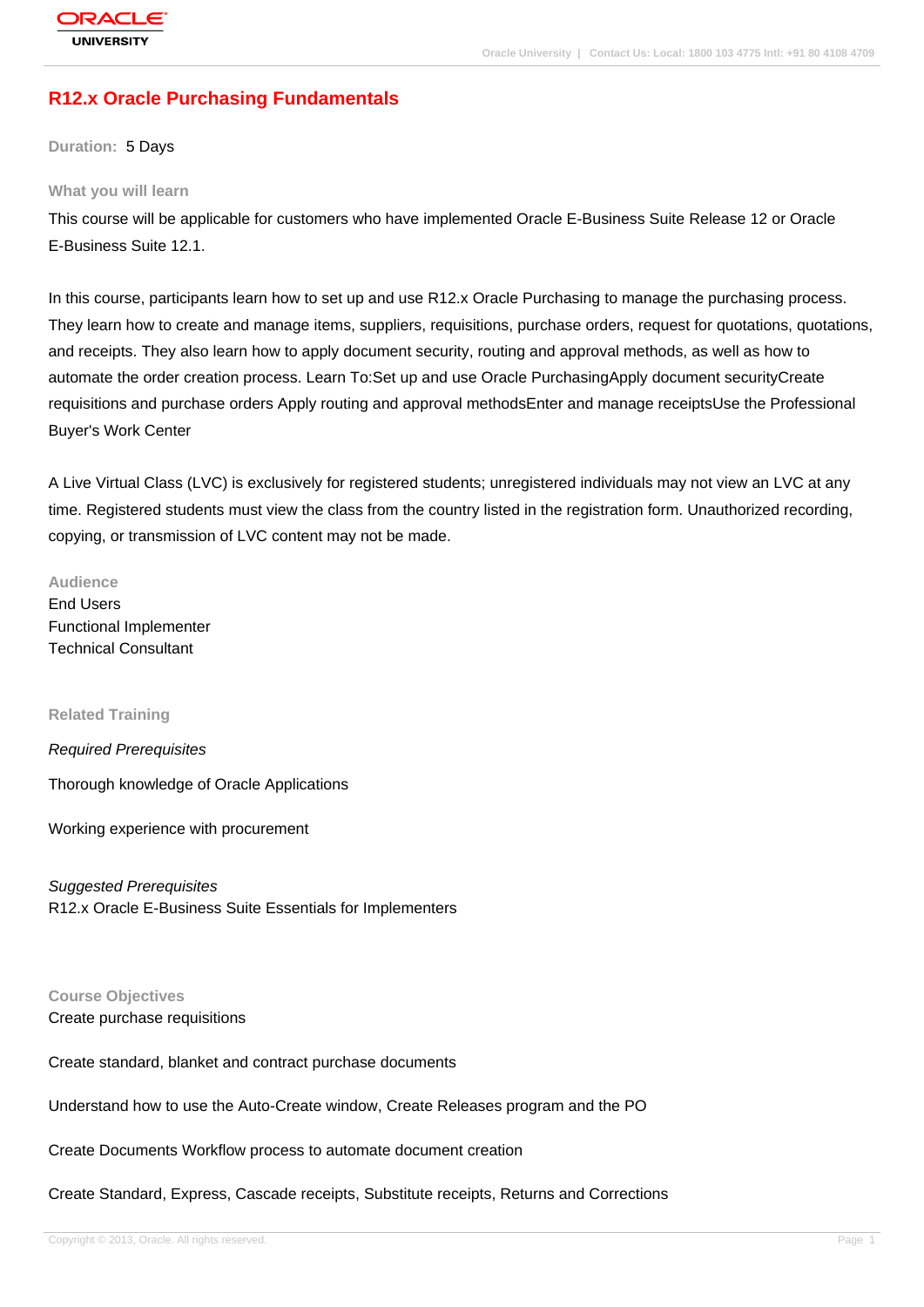### Set up Pay on Receipt

Define document approval and routing process Define document security and access levels Understand the Period Close process for Purchasing Understand Purchasing administration Describe how the Purchasing process fits into the Procure to Pay lifecycle Define and maintain suppliers Use the Professional Buyer's Work-center Create request for quotations

Set up and use an approved supplier list and sourcing rules

#### **Course Topics**

### **Procure To Pay Lifecycle Overview**

Understanding Procure to Pay Lifecycle Understanding Oracle Procure to Pay Process

### **Oracle Purchasing Overview**

Understanding Purchasing Process Requisition to Purchase Order Overview of the Ordering Process The Receiving Process Purchasing Integration

### **Enterprise Structure – Locations, Organizations, and Items**

Understanding the Enterprise Structure Defining Locations Defining Inventory Organizations Establishing Inventory Parameters Creating Units of Measure Creating a Purchasing Category Item Attributes Defining and Maintaining Items Describing and Using Category Sets

### **Suppliers**

Overview of Suppliers Entering Supplier Information Defining Supplier Site Information Managing Suppliers Running Supplier Reports Understanding Financial Options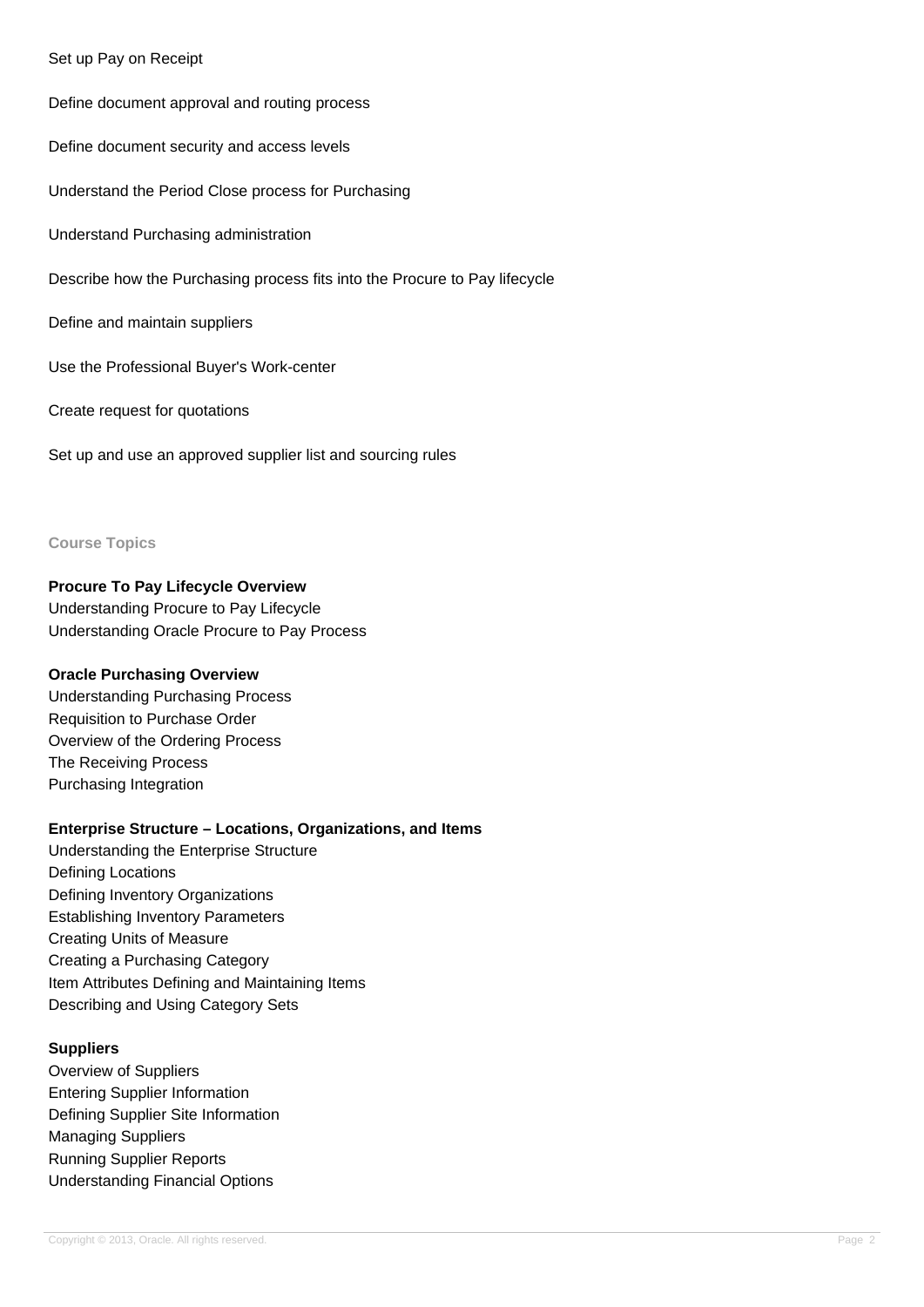### Defining Supplier Profile Options

# **RFQs and Quotations**

Request for Quotation Lifecycle Creating and Maintaining Requests for Quotation Creating a Supplier List Understanding Quotations Lifecycle Creating and Maintaining Quotations Sending Notifications Defining RFQ and Quotations Profile Options

# **Approved Supplier Lists and Sourcing Rules**

Creating Approved Supplier Lists Understanding Supplier Statuses Understanding Supplier-Commodity/Item Attributes Understanding ASL Precedence Defining Sourcing Profile Options for Approvals

# **Requisitions**

Understanding the Requisition Lifecycle Notifications Requisition Structure Creating and Maintaining Requisitions Supplier Item Catalog Creating Requisition Templates Running Requisition Reports Defining Requisition Profile Options

### **Purchase Orders**

Understanding Purchase Order Types Purchase Order Components and Record Structure Creating Standard Purchase Orders Creating Contract Purchase Agreements Revising Purchase Orders Maintaining Purchase Orders Identifying Key Reports Creating Global Agreements

# **Automatic Document Creation**

Understanding AutoCreate Creating Purchase Documents from Requisitions Modifying Requisition Lines Running the Create Releases Program Understanding the PO Create Documents workflow

### **Receiving**

Receiving Locations Receipt Routing Receipt Processing Methods Receiving Tolerances Entering Returns and Corrections Overview of Pay on Receipt